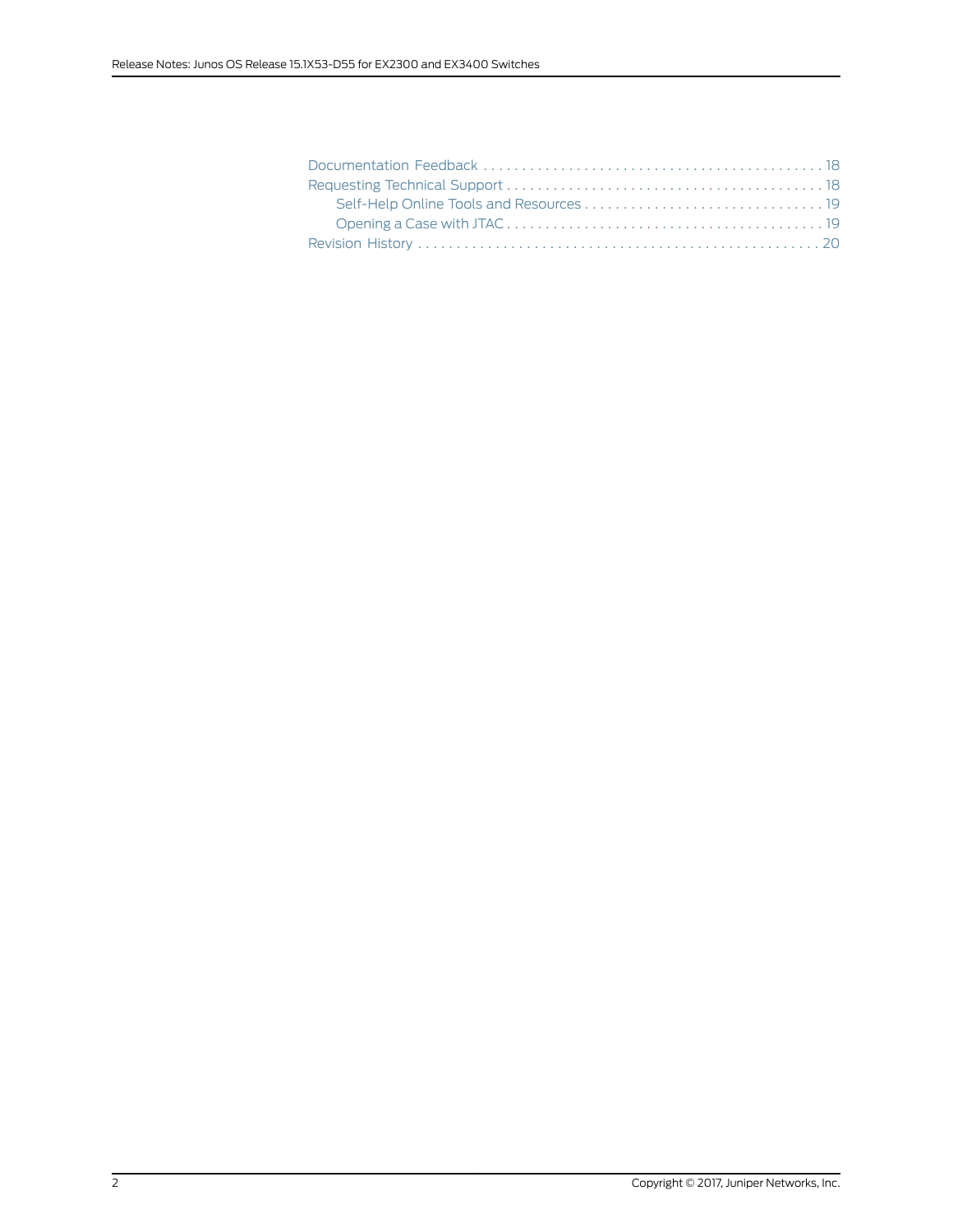### <span id="page-2-0"></span>Junos OS Release Notes for EX Series Switches

These release notes accompany Junos OS Release 15.1X53-D55 for EX2300 and EX3400. They describe new and changed features, limitations, and known problems in the hardware and software.

- New and [Changed](#page-2-1) Features on [page](#page-2-1) 3
- Changes in [Behavior](#page-9-0) and Syntax on [page](#page-9-0) 10
- Known [Behavior](#page-9-2) on [page](#page-9-2) 10
- [Known](#page-11-0) Issues on [page](#page-11-0) 12
- [Resolved](#page-12-2) Issues on [page](#page-12-2) 13
- [Documentation](#page-15-0) Updates on [page](#page-15-0) 16
- Migration, Upgrade, and Downgrade [Instructions](#page-16-0) on [page](#page-16-0) 17
- Product [Compatibility](#page-17-0) on [page](#page-17-0) 18

### <span id="page-2-1"></span>New and Changed Features

This section describes the new features and enhancements to existing features in Junos OS Releases 15.1X53-D5*x* for the EX Series.



NOTE: The following EX Series platforms are supported in Junos OS Release 15.1X53-D5*x*: EX2300 and EX3400.

- <span id="page-2-2"></span>• New Features in Release [15.1X53-D55](#page-2-2) on [page](#page-2-2) 3
- New Features in Release [15.1X53-D51](#page-4-0) on [page](#page-4-0) 5
- New Features in Release [15.1X53-D50](#page-5-0) on [page](#page-5-0) 6

New Features in Release 15.1X53-D55

- [Hardware](#page-3-0)
- [Authentication](#page-3-1) and Access Control
- Port [Security](#page-4-1)
- Virtual [Chassis](#page-4-2)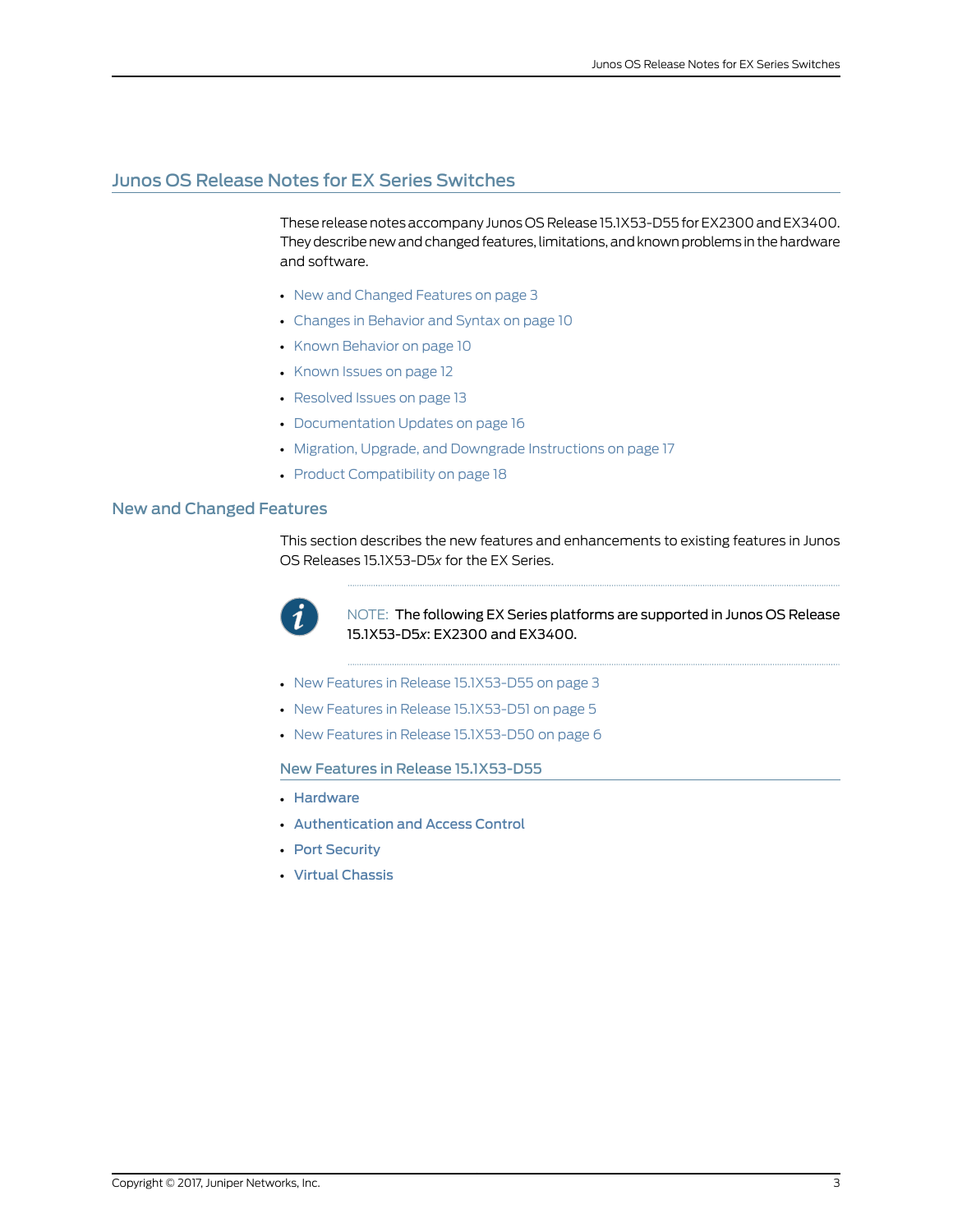### <span id="page-3-0"></span>*Hardware*

• 48-port EX2300 switch models-Starting with Junos OS Release 15.1X53-D55, EX2300 switch models EX2300-48T and EX2300-48P with 48 built-in network ports with 10/100/1000 BASE-T connectors are available as fixed configuration switches that provide connectivity for low-density environments. The ports in EX2300-48P provide Power over Ethernet (PoE) or Power over Ethernet Plus (PoE+) on all network ports.

### <span id="page-3-1"></span>*Authentication and Access Control*

• CentralWebauthentication(EX2300 andEX3400)—Starting with Junos OS Release 15.1RX53-D55, you can configure central Web authentication to redirect Web browser requests to a login page that requires the user to input a username and password. Upon successful authentication, the user is allowed to access the network. The login process is handled by a central Web authentication server, which provides scaling benefits over local Web authentication, also known as *captive portal*.

Central Web authentication is useful for providing network access to temporary users, such as visitors to a corporate site who are trying to access the network using devices that are not 802.1X-enabled. Web authentication can also be used as a fallback authentication method for regular network users who have 802.1X-enabled devices that fail authentication because of other issues, such as expired network credentials.

[See Understanding Central Web [Authentication](http://www.juniper.net/techpubs/en_US/junos15.1/topics/concept/central-web-authentication-understanding.html).]

### • RADIUS-initiated changes to an authorized user session (EX2300 and

EX3400)—Starting with Junos OS Release 15.1X53-D55, EX2300 and EX3400 switches support changes to an authorized user session that are initiated by the authentication server. The server can send the switch a Disconnect message to terminate the session or a Change of Authorization (CoA) message to modify the session authorization attributes. CoA messages are typically used to change data filters or VLANs for an authenticated host.

[See Understanding [RADIUS-Initiated](http://www.juniper.net/techpubs/en_US/junos15.1/topics/concept/802-1x-radius-initiated-changes.html) Changes to an Authorized User Session.]

• Flexibleauthenticationorder (EX2300andEX3400)—Starting with Junos OS Release 15.1RX53-D55, you can configure the order of authentication methods that the switch will use to authenticate an end device. By default, the switch will first attempt to authenticate using 802.1X authentication, then MAC RADIUS authentication, and then captive portal. You can override the default order of authentication methods by configuring the authentication-order statement to specify that the switch use either 802.1X authentication or MAC RADIUS authentication first. Captive portal must always be last in the order of authentication methods.

[See Understanding [Authentication](http://www.juniper.net/techpubs/en_US/junos15.1/topics/concept/authentication-understanding-ex-series-switches.html) on EX Series Switches.]

• RADIUS accounting interim updates (EX2300 and EX3400)—Starting with Junos OS Release 15.1RX53-D55, you can configure the switch to send periodic updates for a user accounting session at a specified interval to the accounting server. Interim accounting updates are included in the exchange of messages between the client and the accounting server. In RADIUS accounting, the client sends Accounting-Request messages to the server, which acknowledges receipt of the requests with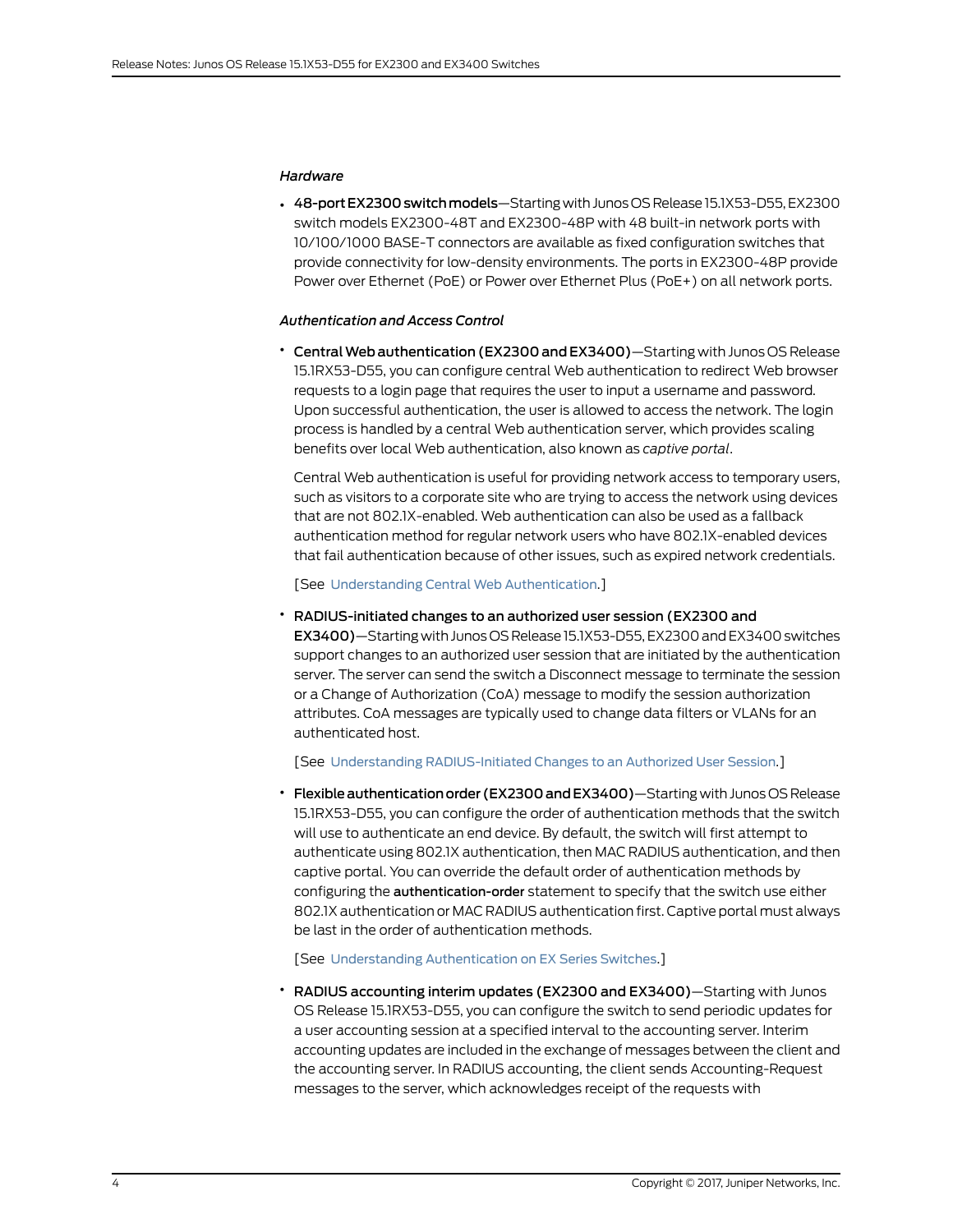Accounting-Response messages. Interim accounting updates are sent in Accounting-Request messages with the Acct-Status-Type set to Interim-Update.

[See [Understanding](http://www.juniper.net/techpubs/en_US/junos15.1/topics/concept/802-1x-pnac-accounting-understanding.html) 802.1X and RADIUS Accounting on EX Series Switches.]

• Support for multiple terms in a filter sent from the RADIUS server (EX2300 and EX3400)—Starting with Junos OS Release 15.1X53-D55, you can use RADIUS server attributes to implement dynamic firewall filters with multiple terms on a RADIUS authentication server. These filters can be dynamically applied on all switches that authenticate supplicants through that server, eliminating the need to configure the same filter on multiple switches. You can define the filters directly on the server by using the Juniper-Switching-Filter attribute, which is a RADIUS attribute specific to Juniper Networks, also known as a *vendor-specific attribute (VSA)*. Filter terms are configured using one or more match conditions and a resulting action.

[See [Understanding](http://www.juniper.net/techpubs/en_US/junos15.1/topics/concept/802-1x-pnac-vsa-understanding.html) Dynamic Filters Based on RADIUS Attributes.]

• EAP-PAP protocol support for MAC RADIUS authentication (EX2300 and

EX3400)—Starting with Junos OS Release 15.1X53-D55, you can configure the switch to use the Password Authentication Protocol (PAP) when authenticating clients with the MAC RADIUS authentication method. PAP transmits plaintext passwords over the network without encryption. It is required for use with Lightweight Directory Access Protocol (LDAP), which supports plaintext passwords for client authentication. This feature is configured by using the authentication- protocol CLI statement at the [edit protocols dot1x authenticator interface *interface-name* mac-radius] hierarchy level.

<span id="page-4-1"></span>[See Understanding [Authentication](http://www.juniper.net/techpubs/en_US/junos15.1/topics/concept/authentication-understanding-ex-series-switches.html) on EX Series Switches.]

#### *Port Security*

• IPv6 router advertisement (RA) guard (EX3400)—Starting with Junos OS Release 15.1X53-D55 for EX Series switches, IPv6 RA guard is supported on EX3400 switches. RA guard protects networks against rogue RA messages generated either maliciously or unintentionally by unauthorized or improperly configured routers connecting to the network segment. RA guard works by validating RA messages based on whether they meet certain criteria, which are configured on the switch as a policy. RA guard inspects the RA message and compares the information contained in the message attributes to the policy. Depending on the policy, RA guard either drops or forwards the RA messages that match the conditions.

<span id="page-4-2"></span>[See [Understanding](http://www.juniper.net/techpubs/en_US/junos15.1/topics/concept/port-security-ra-guard.html) IPv6 Router Advertisement Guard].

### *Virtual Chassis*

<span id="page-4-0"></span>• NSSU (EX3400)—Starting with Junos OS Release 15.1X53-D55 for EX Series switches, EX3400 switches support the Non-Stop Software Upgrade feature. This support enables an NSSU upgrade from 15.1X53-D55 to a future release. You cannot upgrade from previous versions of 15.1X53 to 15.1X53-D55 using NSSU.

New Features in Release 15.1X53-D51

• [Hardware](#page-5-1)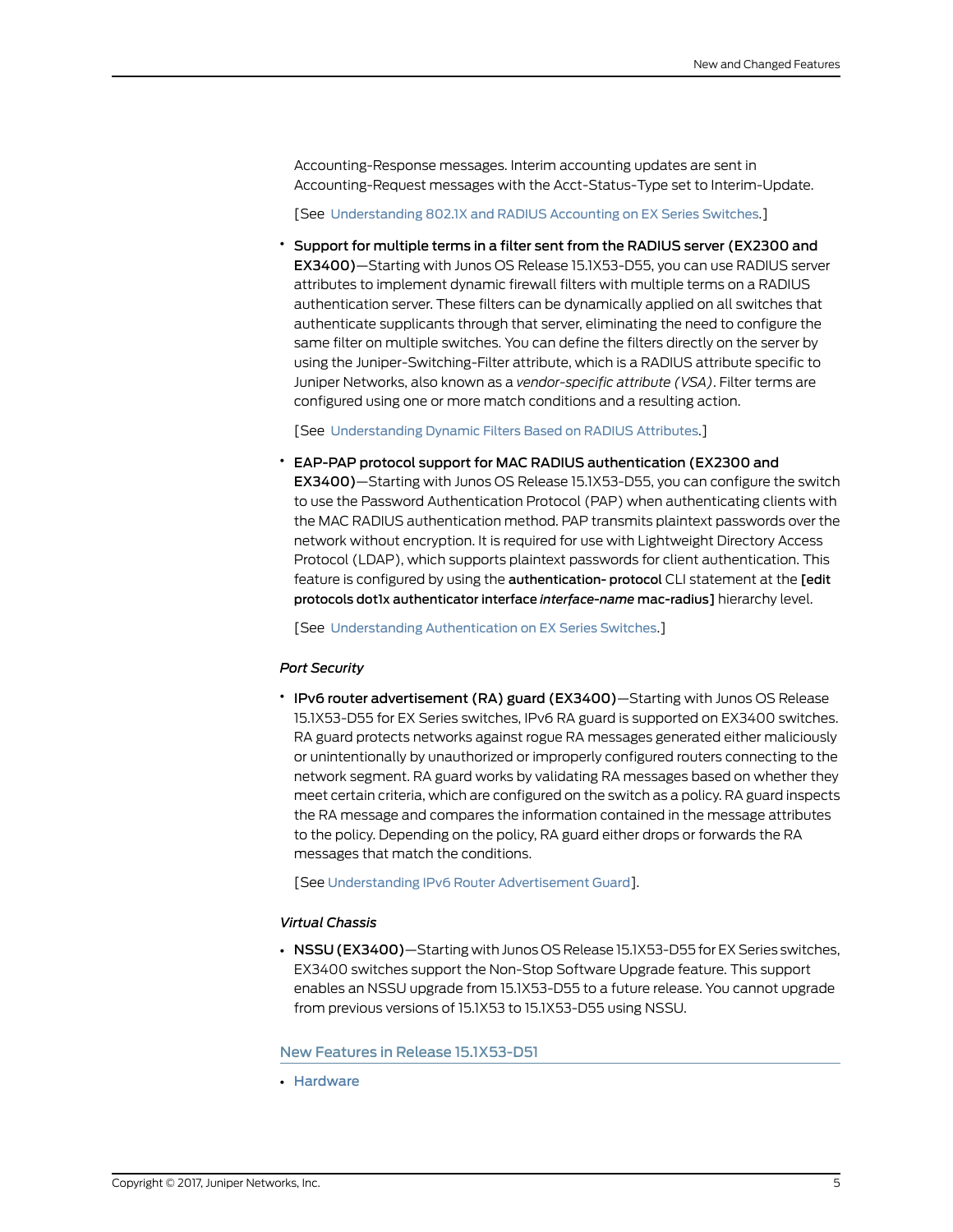### <span id="page-5-1"></span>*Hardware*

- Starting with Junos OS Release 15.1X53-D51, the DC-powered EX2300 switch model EX2300-24T-DC with 24 built-in network ports with 10/100/1000 BASE-T connectors is also available as a fixed configuration switch that provides connectivity for low-density environments.
- Starting with Junos OS Release 15.1X53-D51, the DC-powered EX3400 model EX3400-24T-DC switch with 24 built-in network ports with 10/100/1000 BASE-T connectors is also available as a fixed configuration switch that provides connectivity for low-density environments.

### <span id="page-5-0"></span>New Features in Release 15.1X53-D50

- [Hardware](#page-5-2)
- High [Availability](#page-6-0)
- [Interfaces](#page-6-1) and Chassis
- Layer 2 [Features](#page-6-2)
- Layer 3 [Features](#page-6-3)
- Multicast [Protocols](#page-7-0)
- Network [Management](#page-7-1) and Monitoring
- <span id="page-5-2"></span>• [Security](#page-7-2)
- System [Management](#page-8-0)
- Traffic [Management](#page-8-1)

### *Hardware*

• EX2300 switches—Starting with Junos OS Release 15.1X53-D50, EX2300 switches are available as fixed configuration switches that provide connectivity for low-density environments. They are available in models with 12 or 24 built-in network ports with 10/100/1000 BASE-T connectors that provide Power over Ethernet (PoE) or Power over Ethernet Plus (PoE+) on all network ports (in PoE-capablemodels).The compact, fanless EX2300-C switches have 12 network ports.

EX2300-C switches have two 10-Gigabit Ethernet uplink ports that support 1-gigabit small form-factor pluggable (SFP) transceivers and 10-gigabit small form-factor pluggable plus (SFP+) transceivers. EX2300 switches except the EX2300-C switch model have four 10-Gigabit Ethernet uplink ports that support SFP and SFP+ transceivers. You can use these uplink ports as network ports or configure these ports as Virtual Chassis ports (VCPs) and use them to connect up to four switches by using SFP+ transceivers to form a *Virtual Chassis*.

• EX3400 switches—Starting with Junos OS Release 15.1X53-D50, EX3400 switches are available as fixed configuration switches that provide connectivity for low-density environments. They are available in models with 24 or 48 built-in network ports with 10/100/1000 BASE-T connectors that provide Power over Ethernet (PoE) or Power over Ethernet Plus (PoE+) on all network ports (in PoE-capable models).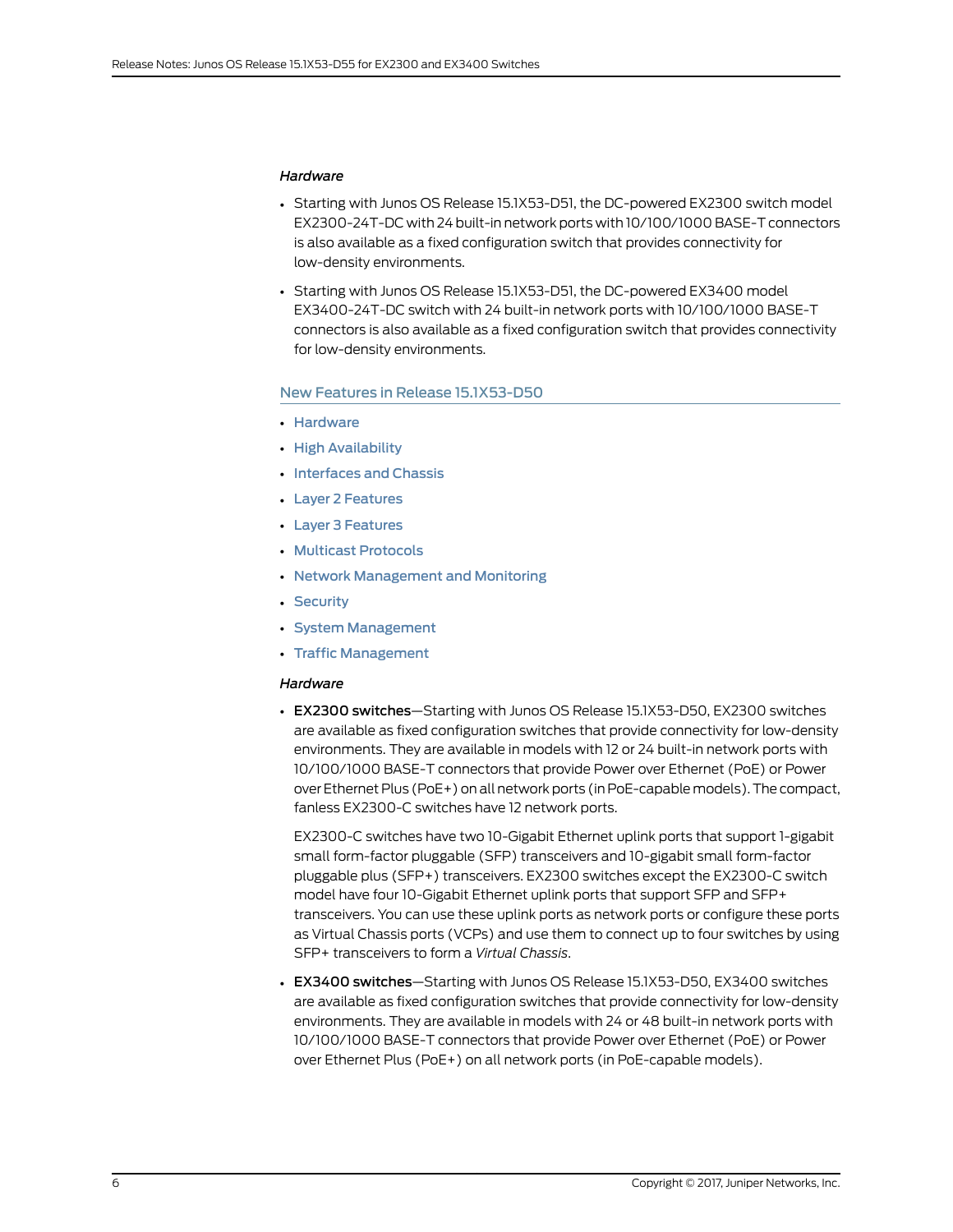EX3400 switches have four 10-Gigabit Ethernet uplink ports that support SFP transceivers and SFP+ transceivers and two 40-Gigabit Ethernet uplink ports that support quad small form-factor pluggable plus (QSFP+) transceivers. You can use these ports as network ports or as VCPs to connect up to ten switches to form one Virtual Chassis.The 40-Gigabit Ethernet uplink ports are configured as VCPs by default. To use these uplink ports as network ports, you must configure them as network ports. The10-Gigabit Ethernet uplink ports are configured as network ports by default. To use these uplink ports as VCPs, you must configure them as VCPs.

### <span id="page-6-0"></span>*High Availability*

- Graceful Routing Engine switchover (GRES), nonstop active routing and nonstop bridging—High availability features refer to the hardware and software components that provide redundancy and reliability for network communications. EX2300 switches support GRES. EX3400 switches support GRES, nonstop active routing, and nonstop bridging.
- <span id="page-6-1"></span>• Virtual Router Redundancy Protocol (VRRP) support—VRRP enables you to provide alternative gateways for end hosts that are configured with static default routes. You can implement VRRP to provide a high availability default path to a gateway without the need to configure dynamic routing or router discovery protocols on end hosts.

### *Interfaces and Chassis*

<span id="page-6-2"></span>• Link aggregation—Link aggregation enables you to use multiple network cables and ports in parallel to increase link speed and redundancy.

### *Layer 2 Features*

- VLAN support-VLANs enable you to divide one physical broadcast domain into multiple virtual domains.
- Link Layer Discovery Protocol (LLDP) support—LLDP enables a switch to advertise its identity and capabilities on a LAN, as well as receive information about other network devices.
- Q-in-Q tunneling support—This feature enables service providers on Ethernet access networks to extend a Layer 2 Ethernet connection between two customer sites. By using Q-in-Q tunneling, providers can also segregate or bundle customer traffic into fewer VLANs or different VLANs by adding another layer of 802.1Q tags. Q-in-Q tunneling is useful when customers have overlapping VLAN IDs, because the customer's 802.1Q (dot1Q) VLAN tags are prepended by the service VLAN (S-VLAN) tag.
- <span id="page-6-3"></span>• Spanning Tree Protocol (STP), Rapid Spanning Tree Protocol (RSTP), Multiple Spanning Tree Protocol (MSTP), and VLAN Spanning Tree Protocol (VSTP) support—These protocols enable a switch to advertise its identity and capabilities on a LAN and receive information about other network devices.

### *Layer 3 Features*

• OSPF support—The IPv4 OSPF protocol is an interior gateway protocol (IGP) for routing traffic within an autonomous system (AS). EX2300 and EX3400 switches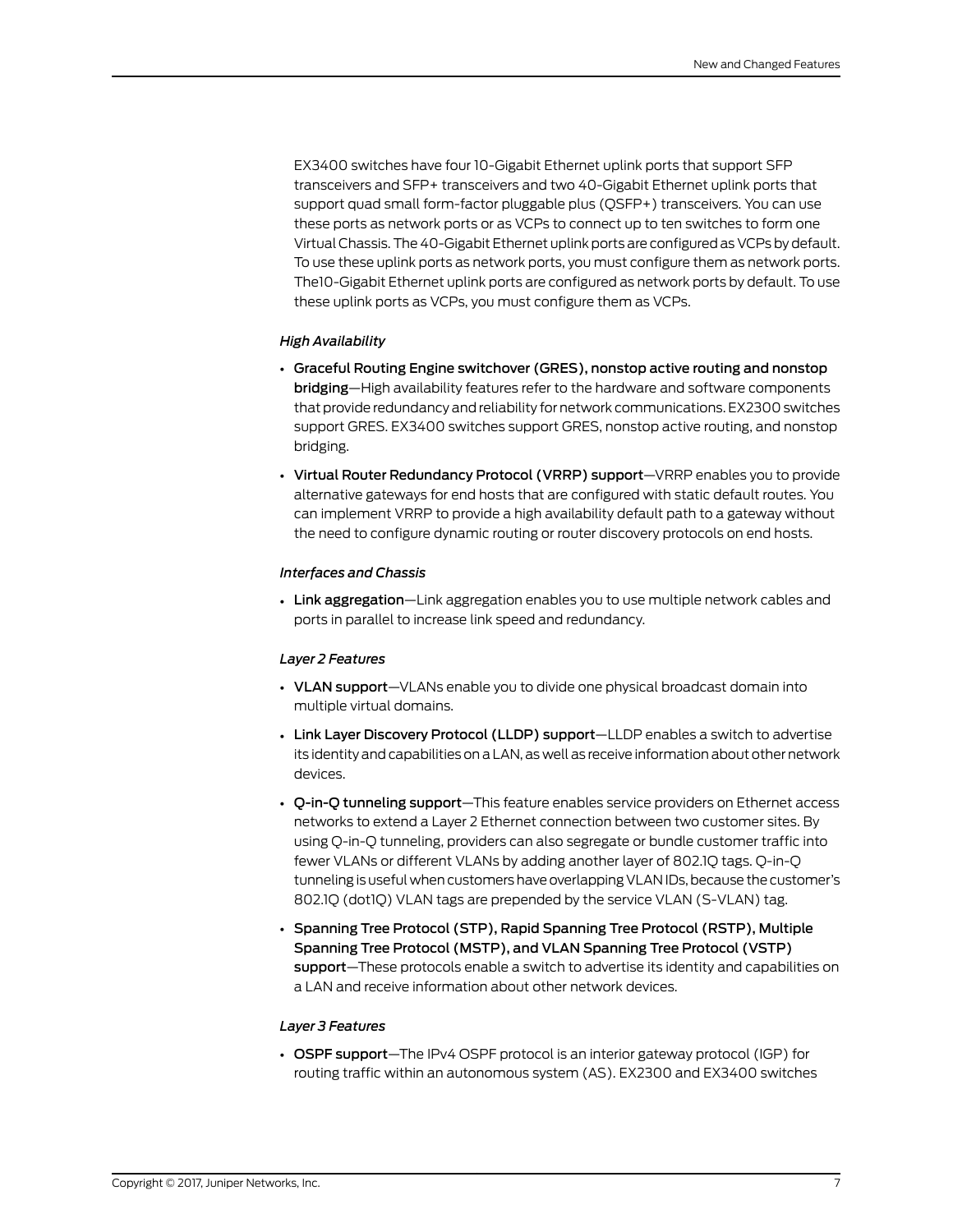support OSPFv1 and OSPFv2. You can configure OSPF at the [edit protocols ospf] hierarchy level.

• Bidirectional Forwarding Detection (BFD) support for static routes and the OSPF, PIM, and RIP protocols—BFD uses control packets and shorter detection time limits to rapidly detect failures in a network. Hello packets are sent at a specified, regular interval by routing devices. A neighbor failure is detected when a routing device stops receiving a reply after a specified interval.

<span id="page-7-0"></span>You can configure BFD for static routes and for the OSPF, PIM, and RIP protocols.

### *Multicast Protocols*

- Internet Group Management Protocol (IGMP) support—IGMP manages the membership of hosts and routers in multicast groups. IP hosts use IGMP to report their multicast group memberships to any immediately neighboring multicast routers. Multicast routers use IGMP to learn, for each of their attached physical networks, which groups have members.
- IGMP snooping support-IGMP snooping regulates multicast traffic in a switched network. With IGMP snooping enabled, a LAN switch monitors the IGMP transmissions between a host (a network device) and amulticast router, keeping track of themulticast groups and associated member interfaces. The switch uses that information to make intelligent multicast-forwarding decisions and forward traffic to the intended destination interfaces.

### <span id="page-7-1"></span>*Network Management and Monitoring*

- SNMP support-SNMP support includes versions 1, 2, and 3 for monitoring system activity.
- System logging (syslog) support—Syslog enables you to log system messages into a local directory on the switch or to a syslog server.
- **sFlow technology support**—This feature provides monitoring technology for high-speed switched or routed networks. You can configure sFlow technology to monitor traffic continuously at wire speed on all interfaces simultaneously. sFlow technology also collects samples of network packets, providing visibility into network traffic information. You configure sFlow monitoring at the **[edit protocols sflow]** hierarchy level. sFlow operational commands include show sflow and clear sflow collector statistics.
- <span id="page-7-2"></span>• Port mirroring support-Port mirroring copies packets entering or exiting a port or entering a VLAN and sends the copies to a local interface for local monitoring. You can use port mirroring to send traffic to applications that analyze traffic for purposes such as monitoring compliance, enforcing policies, detecting intrusions, monitoring and predicting traffic patterns, correlating events, and so on.

### *Security*

• Firewall filter support—You can provide rules that define whether to accept or discard packets. You can use firewall filters on interfaces, VLANs, integrated routing and bridging (IRB) interfaces, link aggregation groups (LAGs), and loopback interfaces.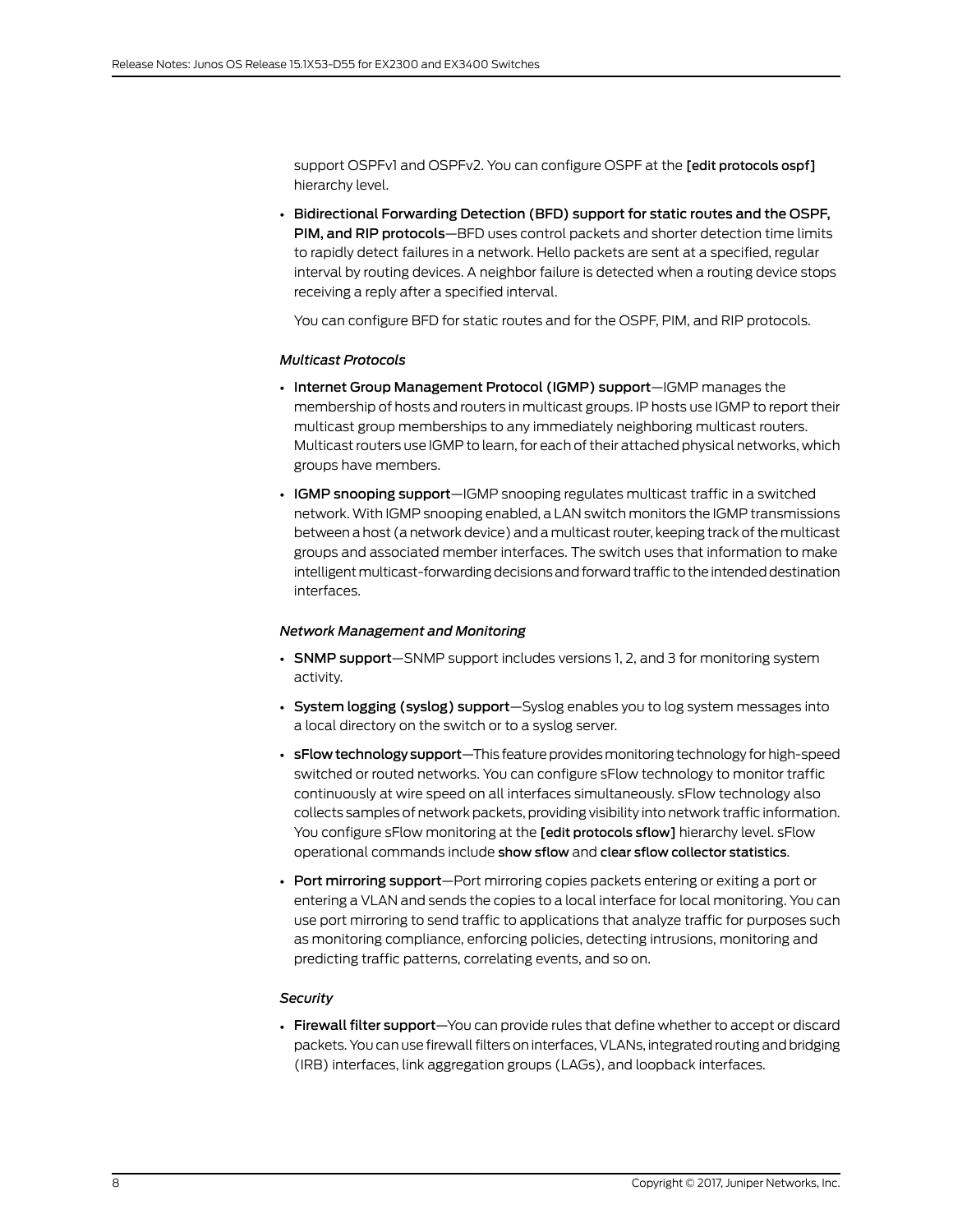- Policing support-You can use policing to apply limits to traffic flow and to set consequences for packets that exceed those limits.
- Storm control support—You can enable the switch to monitor traffic levels and take a specified action when a specified traffic level—called the *storm control level*—is exceeded, preventing packets from proliferating and degrading service. You can configure a switch to drop broadcast and unknown unicast packets, shut down interfaces, or temporarily disable interfaces when a traffic storm occurs.

### <span id="page-8-0"></span>*System Management*

- Login authentication using RADIUS and TACACS+—You can use RADIUS and TACACS+ authentication to validate users who attempt to access the switch.
- System utilization alarms support—This feature provides system alarms to alert you of high disk usage in the /var partition on the switch. You can display these alarm messages by issuing the show system alarms operational mode command if the /var partition usage is higher than 75 percent. A usage level between 76 and 90 percent indicates high usage and triggers a minor alarm condition, whereas a usage level over 90 percent indicates that the partition is full and triggers a major alarm condition.

### <span id="page-8-1"></span>*Traffic Management*

- Class of service (CoS)—When a packet traverses a switch, the switch provides the appropriate level of service to the packet using either default class-of-service(CoS) settings or CoS settings that you configure. On ingress ports, the switch classifies packets into appropriate forwarding classes and assigns a loss priority to the packets. On egress ports, the switch applies packet scheduling and any rewrite rules to re-mark packets.
- Class-of-service (CoS) rewrite rules and classifier support—You can use rewrite rules to set the value of the CoS bits within a packet header, and thereby alter the CoS settings of incoming packets. Packet classification maps incoming packets to a particular class-of-service (CoS) servicing level. You can use classifiers to map packets to a forwarding class and a loss priority and to assign packets to output queues based on the forwarding class.
- Port scheduling with queue shaping support—You can manage excess traffic and avoid congestion on a network interface where traffic might exceed the maximum port bandwidth. You can manage parameters such as transmit rate, shaping rate, and priority on each queue.

# Documentation

- Related Changes in [Behavior](#page-9-0) and Syntax on page 10
	- Known [Behavior](#page-9-2) on page 10
		- [Known](#page-11-0) Issues on page 12
		- [Resolved](#page-12-2) Issues on page 13
		- [Documentation](#page-15-0) Updates on page 16
		- Migration, Upgrade, and Downgrade [Instructions](#page-16-0) on page 17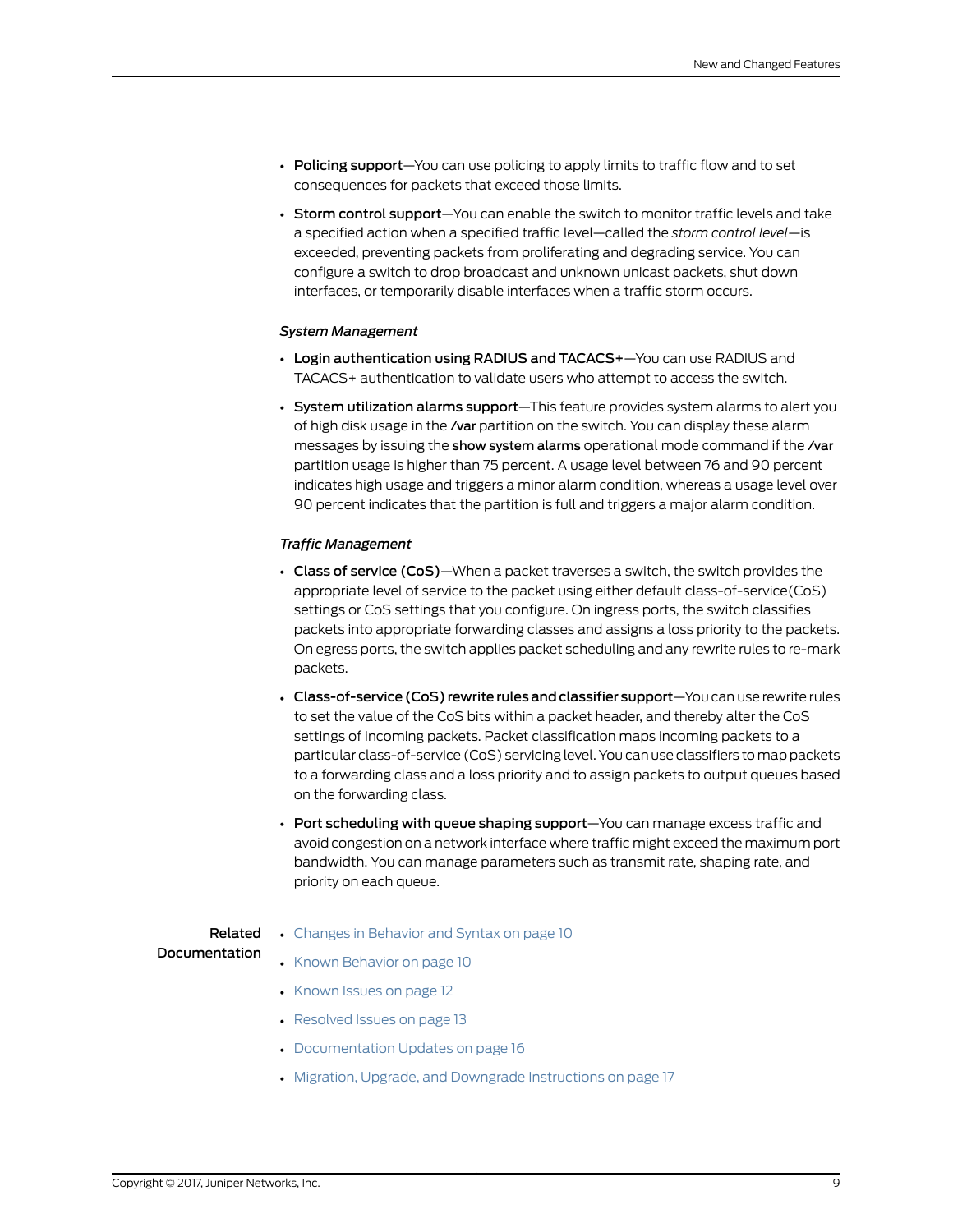### • Product [Compatibility](#page-17-0) on page 18

### <span id="page-9-0"></span>Changes in Behavior and Syntax

This section lists the changes in behavior of Junos OS features and changes in the syntax of Junos OS statements and commands from Junos OS Release 15.1X53-D55 for EX2300 and EX3400 switches.

<span id="page-9-1"></span>• Layer 2 [Features](#page-9-1) on [page](#page-9-1) 10

### Layer 2 Features

• Layer 2 Protocol Tunneling (L2PT) (EX2300 and EX3400 switches)—Starting in Junos OS Release 15.1X53-D55, EX2300 andEX3400 switches support Layer 2protocol tunneling (L2PT) using the set protocols layer2-control mac-rewrite interface *interface-name* protocol command. The CLI includes options to configure an interface to tunnel any of the following Layer 2 protocols: CDP, GVRP, IEEE 802.3AH, LACP, LLDP, MVRP, STP (as well as RSTP and MSTP), VSTP, and VTP.

See [Understanding](http://www.juniper.net/documentation/en_US/junos/topics/concept/l2pt-ex-series-els.html) Layer 2 Protocol Tunneling on EX Series Switches.

#### Related • New and [Changed](#page-2-1) Features on page 3 Documentation

- Known [Behavior](#page-9-2) on page 10
- [Known](#page-11-0) Issues on page 12
- [Resolved](#page-12-2) Issues on page 13
- [Documentation](#page-15-0) Updates on page 16
- Migration, Upgrade, and Downgrade [Instructions](#page-16-0) on page 17
- Product [Compatibility](#page-17-0) on page 18

### <span id="page-9-2"></span>Known Behavior

This section lists known behavior, system maximums, and limitations in hardware and software in Junos OS Release 15.1X53-D55 for EX2300 and EX3400 switches.

For the most complete and latest information about known Junos OS defects, use the Juniper Networks online Junos [Problem](http://prsearch.juniper.net) Report Search application.

- <span id="page-9-3"></span>• Class of [Service](#page-9-3)
- Platform and [Infrastructure](#page-10-0)
- Routing Policy and [Firewall](#page-10-1) Filters
- Virtual [Chassis](#page-10-2)

### Class of Service

• EX2300 switches do not support CoS over integrated routing and bridging (IRB) interfaces.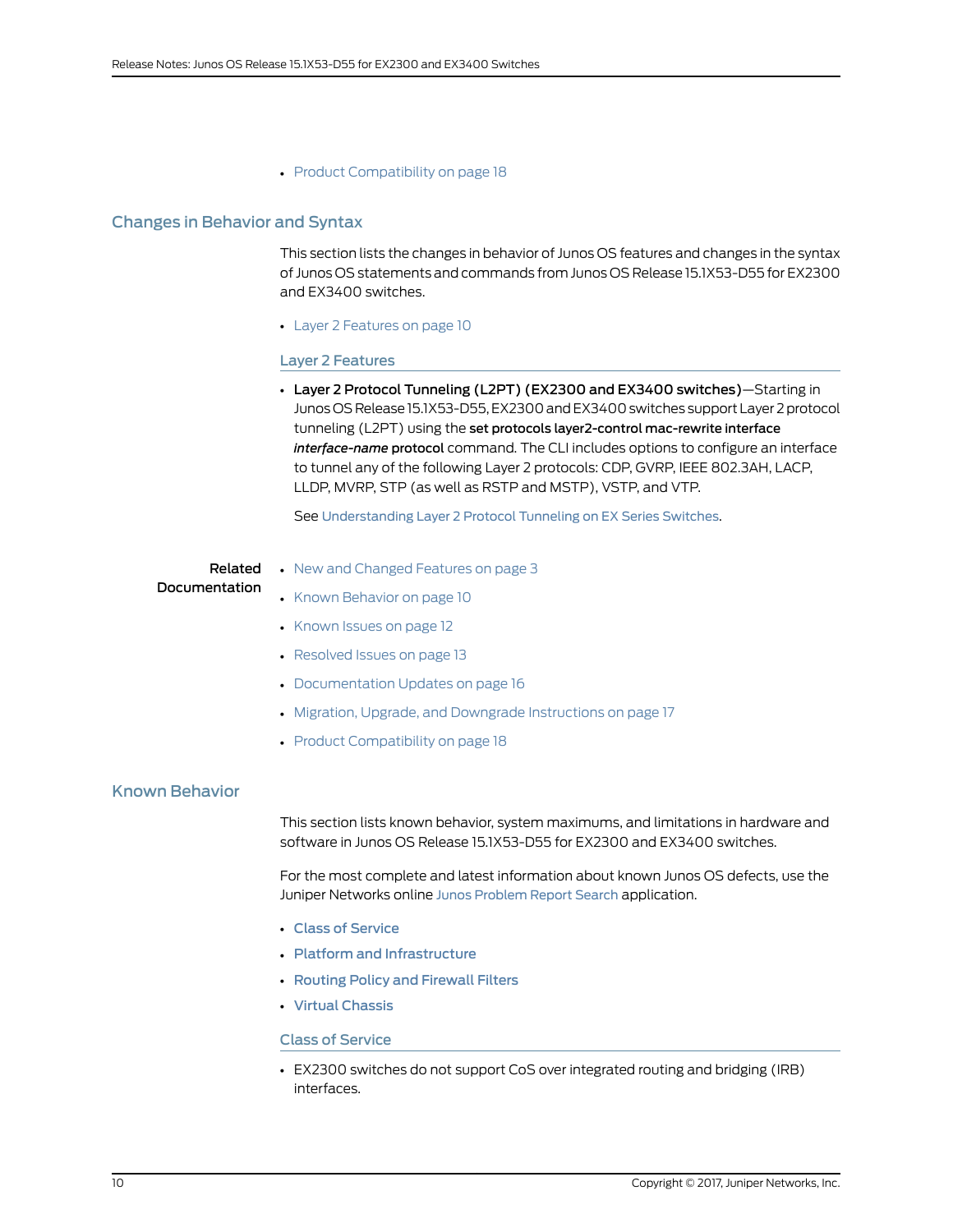- EX2300 switches support onlyTCP as a loss-priority protocol. The any option is not supported.
- On EX2300 and EX3400 switches, the drop-profile-map loss-priority statement does not display the medium-low loss-priority option.

### <span id="page-10-0"></span>Platform and Infrastructure

- EX2300 switches do not support virtual routing and forwarding (VRF) instances on VPNs.
- EX2300 and EX3400 switches do not support IPv4 or IPv6 source guard.
- On EX2300 and EX3400 switches, protocol hello timers for LACP, VRRP, and BFD must be configured to more than 2 seconds to prevent protocol flaps during system events such as Routing Engine switchover and interface flaps.
- EX2300 switches do not support unicast RPF(uRPF).
- EX2300 switches do not support neighbor discovery inspection.
- <span id="page-10-1"></span>• On EX2300-48T switches, traffic loss is expected for line rate traffic with 64 byte frames on 10-gigabit interfaces.

### Routing Policy and Firewall Filters

- EX3400 switches do not support filter-based forwarding (FBF) of IPv6 traffic.
- <span id="page-10-2"></span>• EX2300 switches do not support a combination of (router) firewall filters, ingress port firewall filters, and ingress VLAN firewall filters on the same interface.

#### Virtual Chassis

• Automatic software update limitations (EX2300 and EX3400 Virtual Chassis)—Automatic software updates are not supported on EX2300 or EX3400 Virtual Chassis running Junos OS Releases 15.1X53-D50 through 15.1X53-D52 when the target update release is Junos OS Release 15.1X53-D55 or later releases. Automatic software updates are supported within the range of release versions Junos OS Releases 15.1X53-D50 through 15.1X53-D52, or from Junos OS Release 15.1X53-D55 to later releases.

[See [Understanding](http://www.juniper.net/documentation/en_US/junos/topics/concept/virtual-chassis-ex4200-software-automatic-update.html) Automatic Software Update on Virtual Chassis Member Switches.]

### Related Documentation

- New and [Changed](#page-2-1) Features on page 3
- Changes in [Behavior](#page-9-0) and Syntax on page 10
	- [Known](#page-11-0) Issues on page 12
	- [Resolved](#page-12-2) Issues on page 13
	- [Documentation](#page-15-0) Updates on page 16
	- Migration, Upgrade, and Downgrade [Instructions](#page-16-0) on page 17
	- Product [Compatibility](#page-17-0) on page 18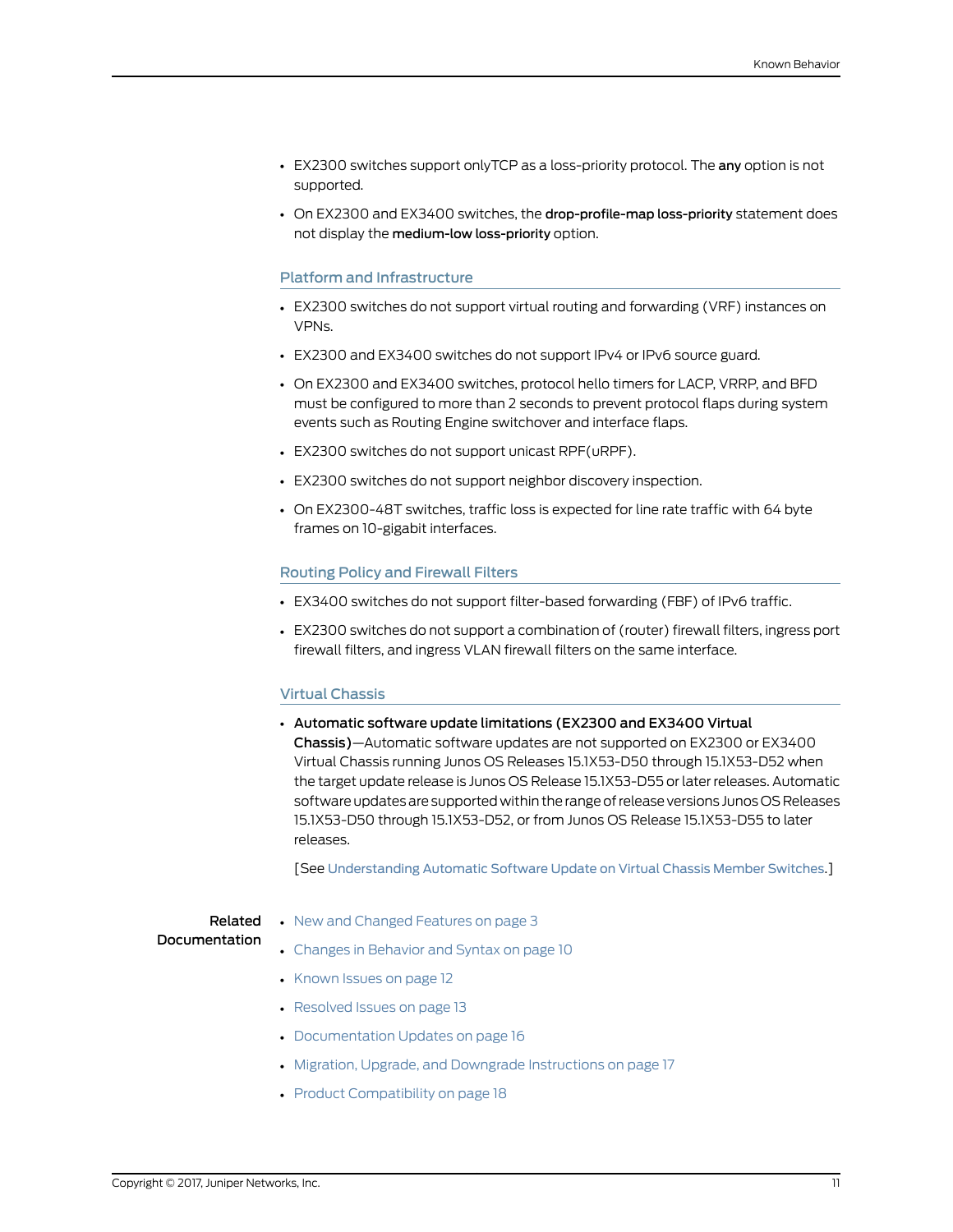### <span id="page-11-0"></span>Known Issues

This section lists the known issues in hardware and software in Junos OS Release 15.1X53-D55 for EX2300 and EX3400 switches.

For the most complete and latest information about known Junos OS defects, use the Juniper Networks online Junos [Problem](http://prsearch.juniper.net) Report Search application.

- Dynamic Host [Configuration](#page-11-1) Protocol
- Platform and [Infrastructure](#page-11-2)
- Network [Management](#page-11-3)
- Routing Policy and [Firewall](#page-11-4) Filters
- <span id="page-11-1"></span>• Software [Installation](#page-12-0) and Upgrade
- Virtual [Chassis](#page-12-1)

### Dynamic Host Configuration Protocol

<span id="page-11-2"></span>• If an EX2300 switch is configured with the interface-mac-limit statement, the switch does not forward DHCP Offer packets from the server to the client. Configuring IRB on the affected interface might prevent the problem. [PR1239633](http://prsearch.juniper.net/PR1239633)

### Platform and Infrastructure

- On EX3400 and EX2300 switches, Junos OS volume recovery might not work after the switch is booted from a USB recovery snapshot. [PR1186127](http://prsearch.juniper.net/PR1186127)
- On EX3400 and EX2300, after creation of recovery snapshot, SSH/Telnet login is unsuccessful from OAM volume. [PR1191356](http://prsearch.juniper.net/PR1191356)
- On a EX2300 switch, the aunchd process might generate a core file when the switch is rebooted. [PR1239745](http://prsearch.juniper.net/PR1239745)
- <span id="page-11-3"></span>• On EX2300 and EX3400 switches, the system dumps a fips-error core file when you use the CLI to load a Junos image.This has no effect on functionality and can be ignored. [PR1241502](http://prsearch.juniper.net/PR1241502)

### <span id="page-11-4"></span>Network Management

• Real-time performance monitoring (RPM) probe-clients for ICMP or UDP might not work for EX2300 and EX3400 switches. [PR1188841](http://prsearch.juniper.net/PR1188841)

### Routing Policy and Firewall Filters

- On EX3400 switches, filter bind might fail because of TCAM unavailability when:
	- A filter that has more than the supported number of terms is applied on an ingress or egress interface
	- The extra terms are removed from such a filter and the configuration is committed again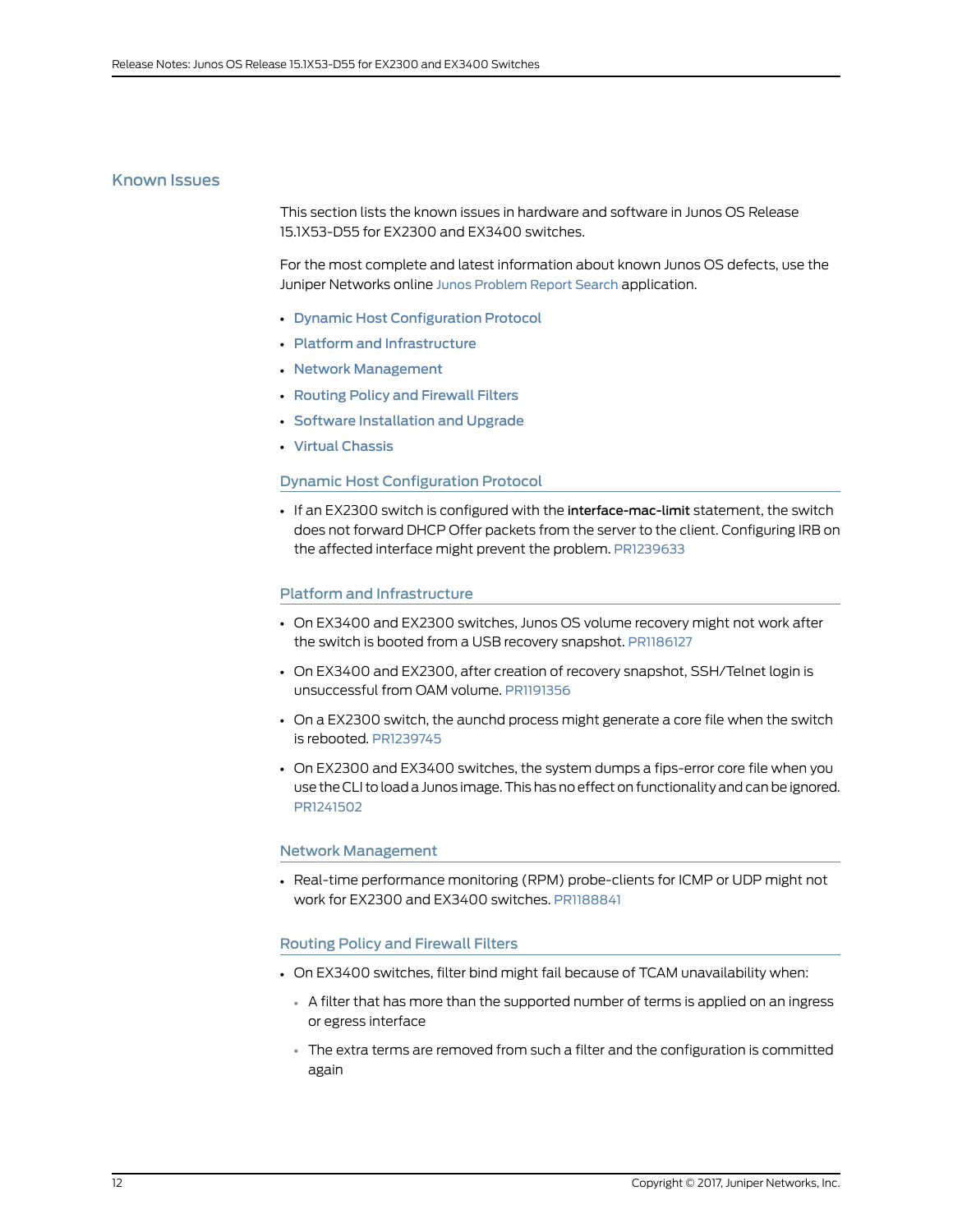As a workaround, unbind the filter and bind it again to the interface. [PR1181501](http://prsearch.juniper.net/PR1181501)

### <span id="page-12-0"></span>Software Installation and Upgrade

- On an EX4300 Virtual Chassis, when performing a nonstop software upgrade (NSSU), you will experience a traffic drop of more than 5 seconds for both Layer 2 and Layer 3 for the following protocols: multicast, Multiple Spanning Tree Protocol, Ethernet Ring Protection, and OSPFv3. [PR1224987](http://prsearch.juniper.net/PR1224987)
- <span id="page-12-1"></span>• On an EX2300 Virtual Chassis, when you upgrade the software using the CLI, the device might go into the debug (DB) mode with the following error message: Fatal kernel mode data abort: 'Alignment Fault' on read. [PR1237863](http://prsearch.juniper.net/PR1237863)

### Virtual Chassis

- On an EX2300 Virtual Chassis, the request system reboot all-members at now command might reboot only that particular switch in the Virtual Chassis fromwhich the command is issued. [PR1188016](http://prsearch.juniper.net/PR1188016)
- On an EX2300 switch in a Virtual Chassis, a VCCP daemon restart might result in existing OSPF sessions over link aggregation interfaces being struck in the Init state. [PR1180055](http://prsearch.juniper.net/PR1180055)

#### Related Documentation • New and [Changed](#page-2-1) Features on page 3

- Changes in [Behavior](#page-9-0) and Syntax on page 10
- Known [Behavior](#page-9-2) on page 10
- [Resolved](#page-12-2) Issues on page 13
- [Documentation](#page-15-0) Updates on page 16
- Migration, Upgrade, and Downgrade [Instructions](#page-16-0) on page 17
- Product [Compatibility](#page-17-0) on page 18

### <span id="page-12-2"></span>Resolved Issues

This section lists the issues fixed in the Junos OS 15.1X53 releases for the EX2300 and EX3400 switches.

For the most complete and latest information about known Junos OS defects, use the Juniper Networks online Junos [Problem](http://prsearch.juniper.net) Report Search application.

- Resolved Issues: Release [15.1X53-D55](#page-13-0) on [page](#page-13-0) 14
- Resolved Issues: Release [15.1X53-D52](#page-14-0) on [page](#page-14-0) 15
- Resolved Issues: Release [15.1X53-D51](#page-14-1) on [page](#page-14-1) 15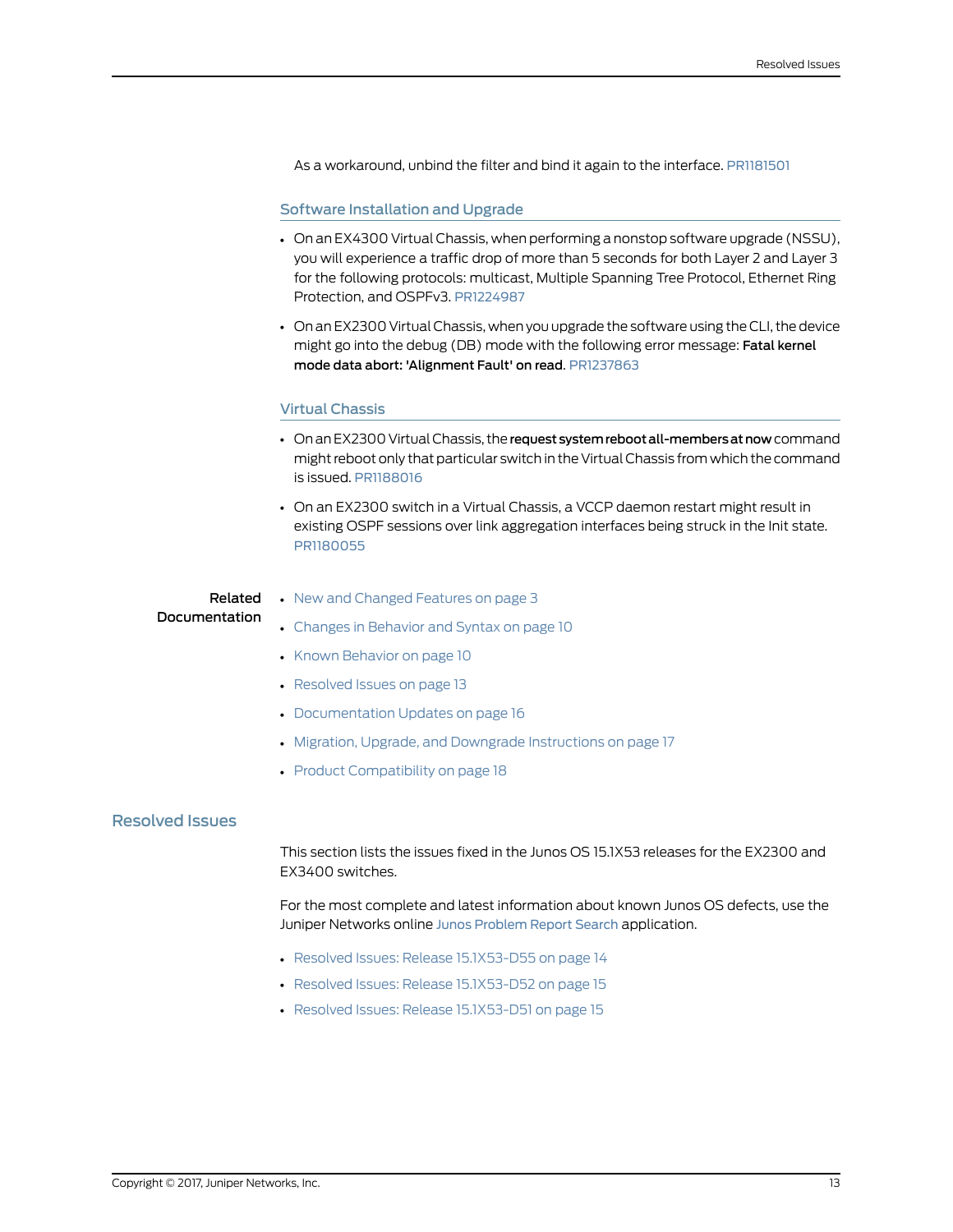### <span id="page-13-0"></span>Resolved Issues: Release 15.1X53-D55

### *Class of Service*

- On EX2300 switches, a packet loss priority (PLP) of medium-low is not supported for firewall filter configurations. [PR1180586](http://prsearch.juniper.net/PR1180586)
- EX2300 and EX3400 switches do not support weighted random early detection (WRED) profiles. [PR1187354](http://prsearch.juniper.net/PR1187354)

### *High Availability*

• DHCP renew or release packets might not be forwarded to the server when the EX2300 switch acts as a VRRP node. [PR1157056](http://prsearch.juniper.net/PR1157056)

### *Layer 2 Features*

- On EX3400 and EX2300 switches, for the mac-move-limit statement, the drop and drop-and-log actions might not work. [PR1178693](http://prsearch.juniper.net/PR1178693)
- On EX2300 and EX3400 switches, the hash-mode option is not available at the [edit forwarding-options enhanced-hash-key] hierarchy level. [PR1188866](http://prsearch.juniper.net/PR1188866)
- On EX3400 and EX2300 switches, LLDP, LACP, and MVRP protocol options are not available under the mac-rewrite configuration statement. [PR1189353](http://prsearch.juniper.net/PR1189353)

### *Layer 3 Features*

• On an EX2300 switch, if the only configured route is a static default route, transit traffic destined to IP addresses that belong to subnets 128.0.0.1 to 191.255.255.254 are dropped. To work around this problem, configure specific routes in addition to the default route. [PR1220078](http://prsearch.juniper.net/PR1220078)

### *Platform and Infrastructure*

- On an EX3400 switch, CLI upgrades might fail with an insufficient space error. As a workaround, if there is not enough space for an upgrade, use the request systemstorage cleanup command to clear up space. [PR1148911](http://prsearch.juniper.net/PR1148911)
- The EX3400 switch might shift to debug mode prompt or initiate an autoreboot after multiple reboots and switchovers. [PR1172524](http://prsearch.juniper.net/PR1172524)
- EX2300 and EX3400 switches do not support VRRP authentication. [PR1172775](http://prsearch.juniper.net/PR1172775)
- On EX3400 switches, the console response might become slow when ARP requests are sent at five percent of the line rate to the management interface. [PR1181891](http://prsearch.juniper.net/PR1181891)
- On EX3400 switches, high CPU utilization caused by the fxpc process might also increase the latency (up to 100 ms) of traffic directed to the Routing Engine. [PR1230716](http://prsearch.juniper.net/PR1230716)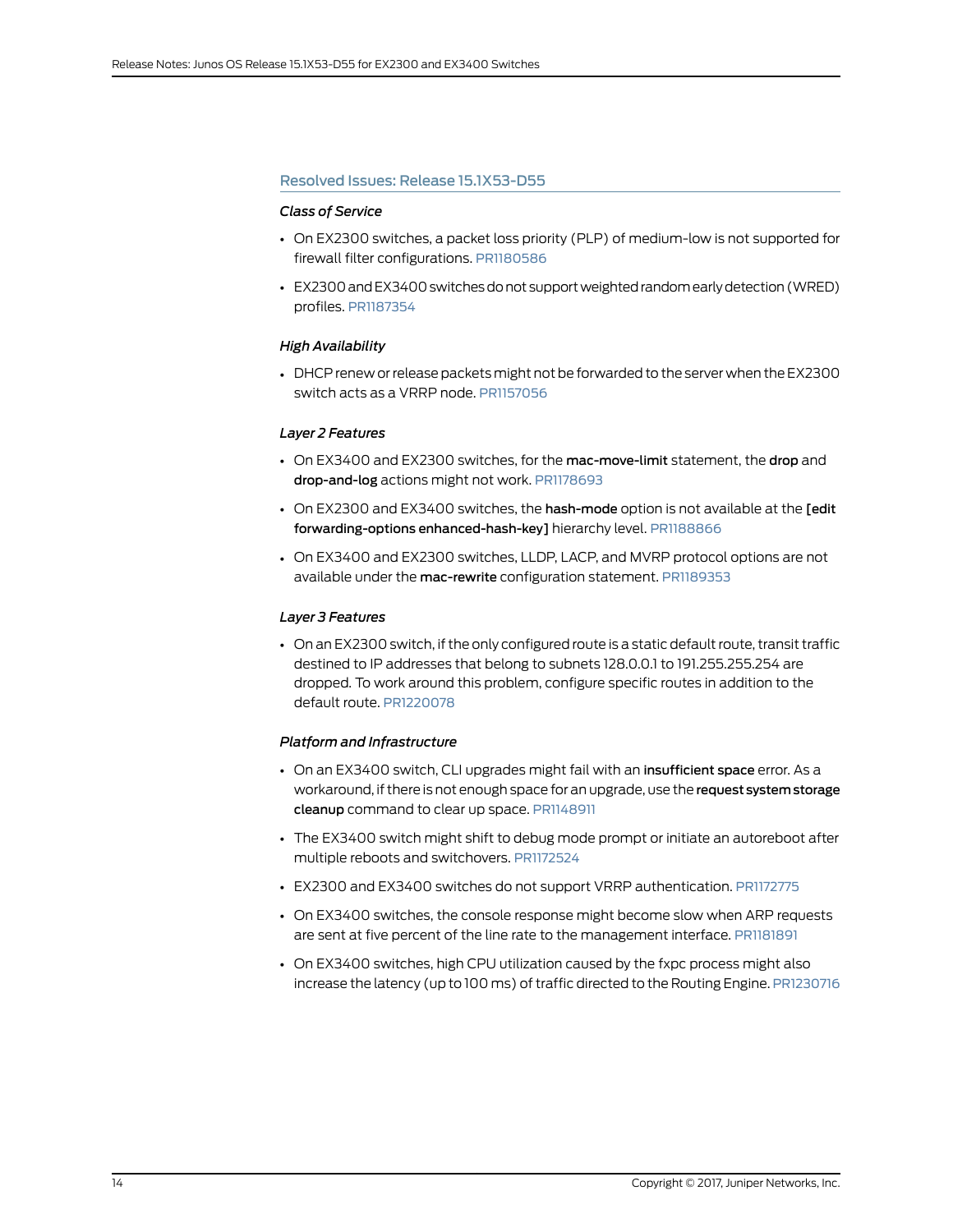### *Virtual Chassis*

• In an EX3400 Virtual Chassis with two members, you might see the Routing Engine become unresponsive for up to 10 minutes while displaying the error message kernel: jlock hog timer expired: jlock acquired followed by additional kernel error messages; eventually the Virtual Chassis recovers on its own. [PR1235994](http://prsearch.juniper.net/PR1235994)

### <span id="page-14-0"></span>Resolved Issues: Release 15.1X53-D52

<span id="page-14-2"></span>• [Infrastructure](#page-14-2)

### *Infrastructure*

• On EX2300 and EX3400 platforms, if the switch has been powered off for a couple of days, when you power it on, it boots with the default date of 1970-01-01. If NTP is configured on the switch at this time, the system clock might be set to an incorrect date—for example, 2038-01-01—which results in all protocols and timer-related functionality being affected. [PR1215296](http://prsearch.juniper.net/PR1215296)

### <span id="page-14-1"></span>Resolved Issues: Release 15.1X53-D51

- Class of [Service](#page-14-3)
- [Infrastructure](#page-14-4)
- Layer 2 [Features](#page-15-1)
- <span id="page-14-3"></span>• Layer 3 [Protocols](#page-15-2)
- Network [Management](#page-15-3)
- Virtual [Chassis](#page-15-4)

### <span id="page-14-4"></span>*Class of Service*

• On EX3400 switches, CoS rewrite does not work on IRB interfaces. [PR1190361](http://prsearch.juniper.net/PR1190361)

### *Infrastructure*

- EX2300 switches do not support the Energy Efficient Ethernet (EEE) feature. [PR1178790](http://prsearch.juniper.net/PR1178790)
- On EX3400 and EX2300 switches, the request system zeroize media command might not erase USB snapshot. [PR1183830](http://prsearch.juniper.net/PR1183830)
- On EX3400 switches, the output of the show macsec statistics command might not display MACsec counter details. [PR1189042](http://prsearch.juniper.net/PR1189042)
- On an EX3400 switch, if *N+N* PSU redundancy is configured, the switch might not revert to the *N+0* mode. [PR1191731](http://prsearch.juniper.net/PR1191731)
- On EX3400 and EX2300 switches, when the client is authenticated in either dynamic, server-fail, server-reject, or guest VLAN multiple supplicant modes, ping failures might be seen between the client and switch. [PR1192363](http://prsearch.juniper.net/PR1192363)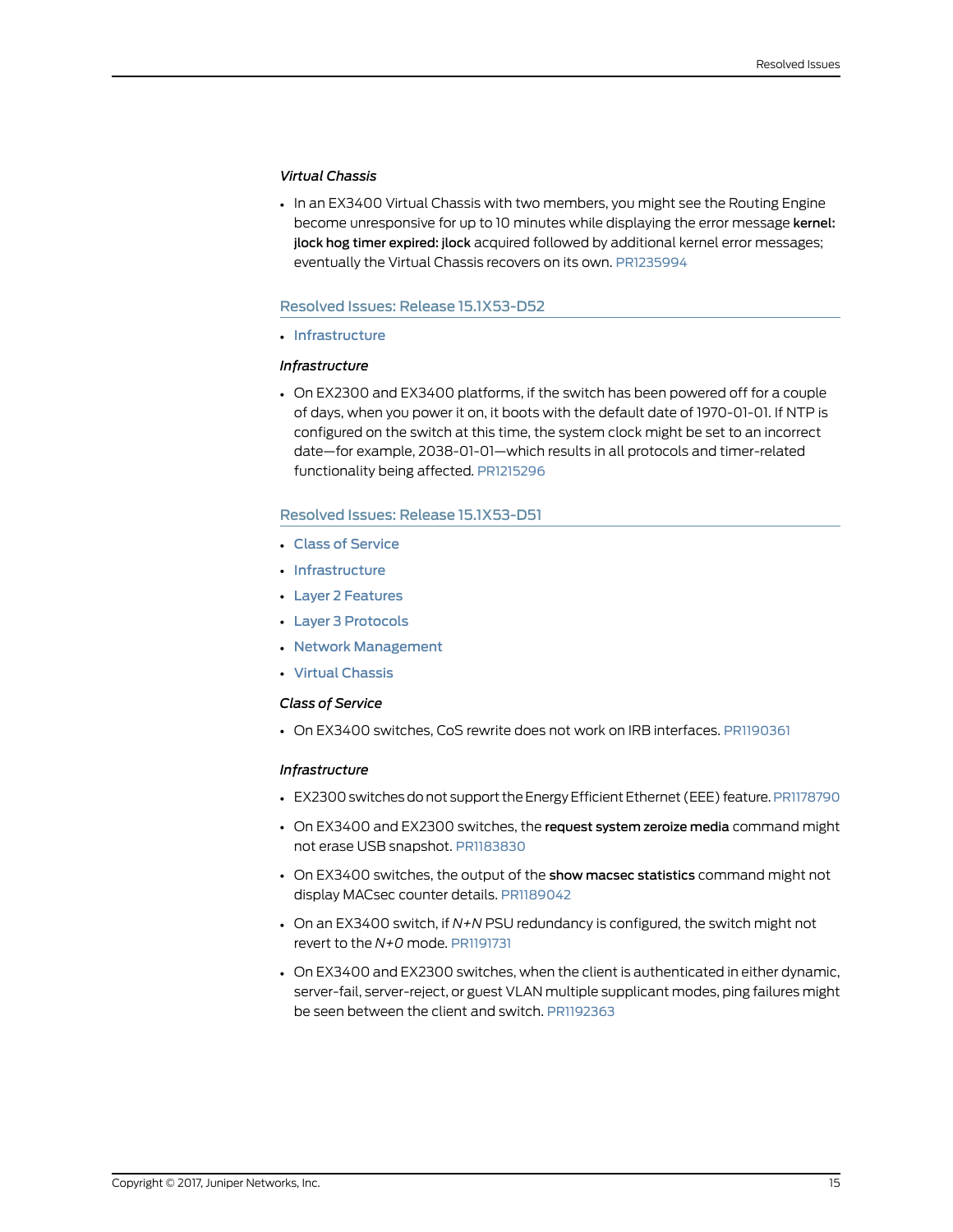### <span id="page-15-1"></span>*Layer 2 Features*

• On EX2300 switches, rate-limiting is observed on 10-gigabit ports after a storm control configuration is removed. [PR1189027](http://prsearch.juniper.net/PR1189207)

### <span id="page-15-2"></span>*Layer 3 Protocols*

<span id="page-15-3"></span>• On EX2300 and EX3400 switches, LLDP neighbors might not be formed over Layer 3 tagged interfaces. [PR1190585](http://prsearch.juniper.net/PR1190585)

### *Network Management*

<span id="page-15-4"></span>• On EX2300 and EX3400 switches, sFlow sampling might not work for egress traffic. [PR1185677](http://prsearch.juniper.net/PR1185677)

### *Virtual Chassis*

- On an EX3400 switch, the virtual management Ethernet (VME) interface might not be reachable after a reboot or switchover. As a workaround, enter the ifconfig me0 down command at the shell prompt. [PR1187433](http://prsearch.juniper.net/PR1187433)
- In an EX3400 Virtual Chassis with two members, you might see the Routing Engine become unresponsive for up to 10 minutes while displaying the error message kernel: jlock hog timer expired: jlock acquired followed by additional kernel error messages; eventually the Virtual Chassis recovers on its own. [PR1235994](http://prsearch.juniper.net/PR1235994)

## Documentation

- **Related •** New and [Changed](#page-2-1) Features on page 3
	- Changes in [Behavior](#page-9-0) and Syntax on page 10
	- Known [Behavior](#page-9-2) on page 10
	- [Known](#page-11-0) Issues on page 12
	- [Documentation](#page-15-0) Updates on page 16
	- Migration, Upgrade, and Downgrade [Instructions](#page-16-0) on page 17
	- Product [Compatibility](#page-17-0) on page 18

### <span id="page-15-0"></span>Documentation Updates

There are no errata or changes in Junos OS Release 15.1X53-D55 for the EX Series switches documentation.

### Related

• New and [Changed](#page-2-1) Features on page 3

### Documentation

- Changes in [Behavior](#page-9-0) and Syntax on page 10
- Known [Behavior](#page-9-2) on page 10
- [Known](#page-11-0) Issues on page 12
- [Resolved](#page-12-2) Issues on page 13
- Migration, Upgrade, and Downgrade [Instructions](#page-16-0) on page 17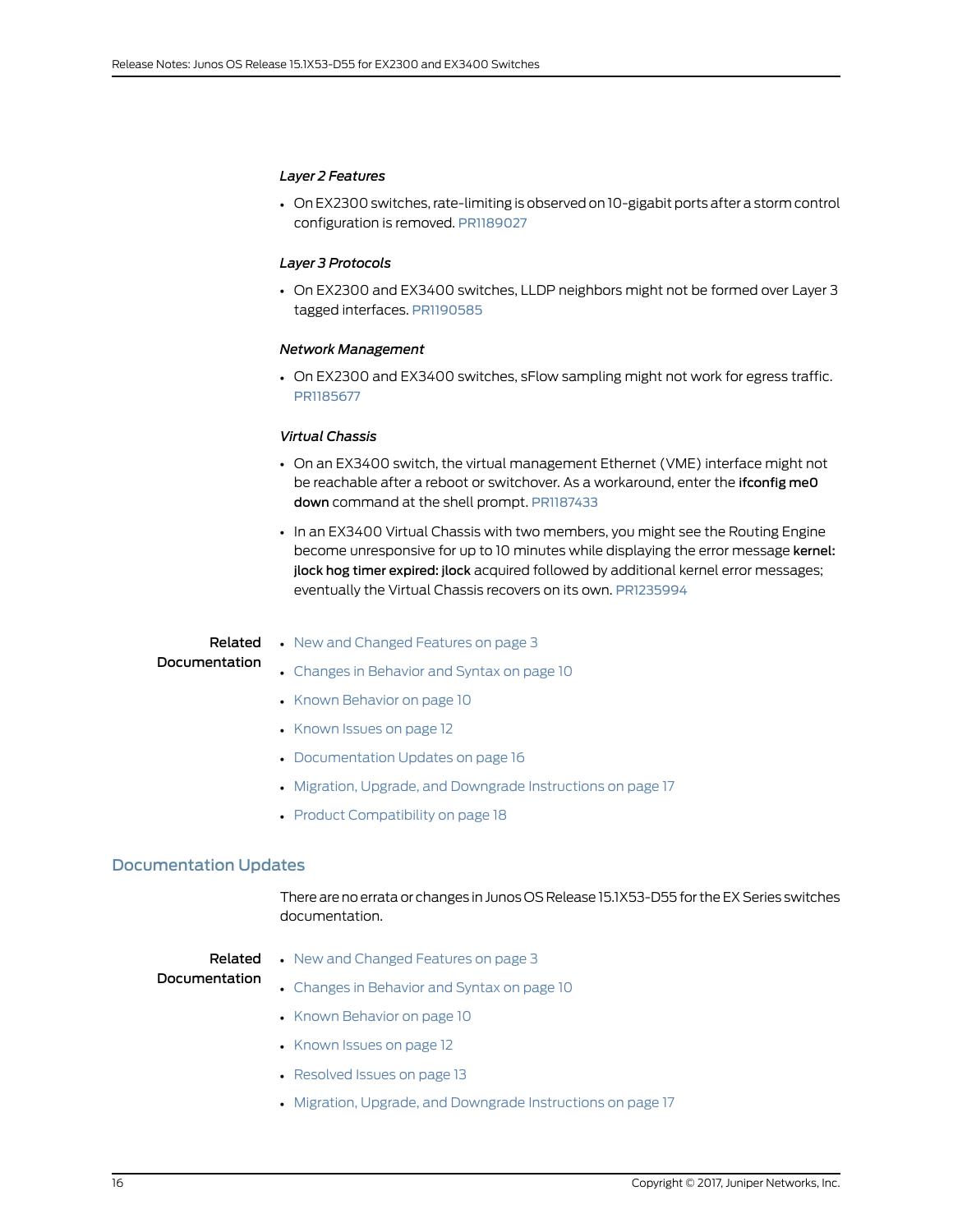• Product [Compatibility](#page-17-0) on page 18

### <span id="page-16-0"></span>Migration, Upgrade, and Downgrade Instructions

This section contains the upgrade and downgrade support policy for Junos OS for the EX Series. Upgrading or downgrading Junos OS can take several hours, depending on the size and configuration of the network.

For information about software installation and upgrade, see the Installation and Upgrade [Guide](http://www.juniper.net/techpubs/en_US/junos15.1/information-products/pathway-pages/software-installation-and-upgrade/software-installation-and-upgrade.html).

<span id="page-16-1"></span>• Upgrade and [Downgrade](#page-16-1) Support Policy for Junos OS Releases on [page](#page-16-1) 17

### Upgrade and Downgrade Support Policy for Junos OS Releases

Support for upgrades and downgrades that span more than three Junos OS releases at a time is not provided, except for releases that are designated as Extended End-of-Life (EEOL) releases. EEOL releases provide direct upgrade and downgrade paths—you can upgrade directly from one EEOL release to the next EEOL release, even though EEOL releases generally occur in increments beyond three releases.

You can upgrade or downgrade to the EEOL release that occurs directly before or after the currently installed EEOL release, or to two EEOL releases before or after. For example, Junos OS Releases 10.0, 10.4, and 11.4 are EEOL releases. You can upgrade from Junos OS Release 10.0 to Release 10.4 or even from Junos OS Release 10.0 to Release 11.4. However, you cannot upgrade directly from a non-EEOL release that is more than three releases ahead or behind. For example, you cannot directly upgrade from Junos OS Release 10.3 (a non-EEOL release) to Junos OS Release 11.4 or directly downgrade from Junos OS Release 11.4 to Junos OS Release 10.3.

To upgrade or downgrade from a non-EEOL release to a release more than three releases earlier or later, first upgrade to the next EEOL release and then upgrade or downgrade from that EEOL release to your target release.

For more information about EEOL releases and to review a list of EEOL releases, see <http://www.juniper.net/support/eol/junos.html>.

For information about software installation and upgrade, see the Installation and Upgrade [Guide](http://www.juniper.net/techpubs/en_US/junos15.1/information-products/pathway-pages/software-installation-and-upgrade/software-installation-and-upgrade.html).

### Related Documentation

- New and [Changed](#page-2-1) Features on page 3
- Changes in [Behavior](#page-9-0) and Syntax on page 10
- Known [Behavior](#page-9-2) on page 10
- [Known](#page-11-0) Issues on page 12
- [Resolved](#page-12-2) Issues on page 13
- [Documentation](#page-15-0) Updates on page 16
- Product [Compatibility](#page-17-0) on page 18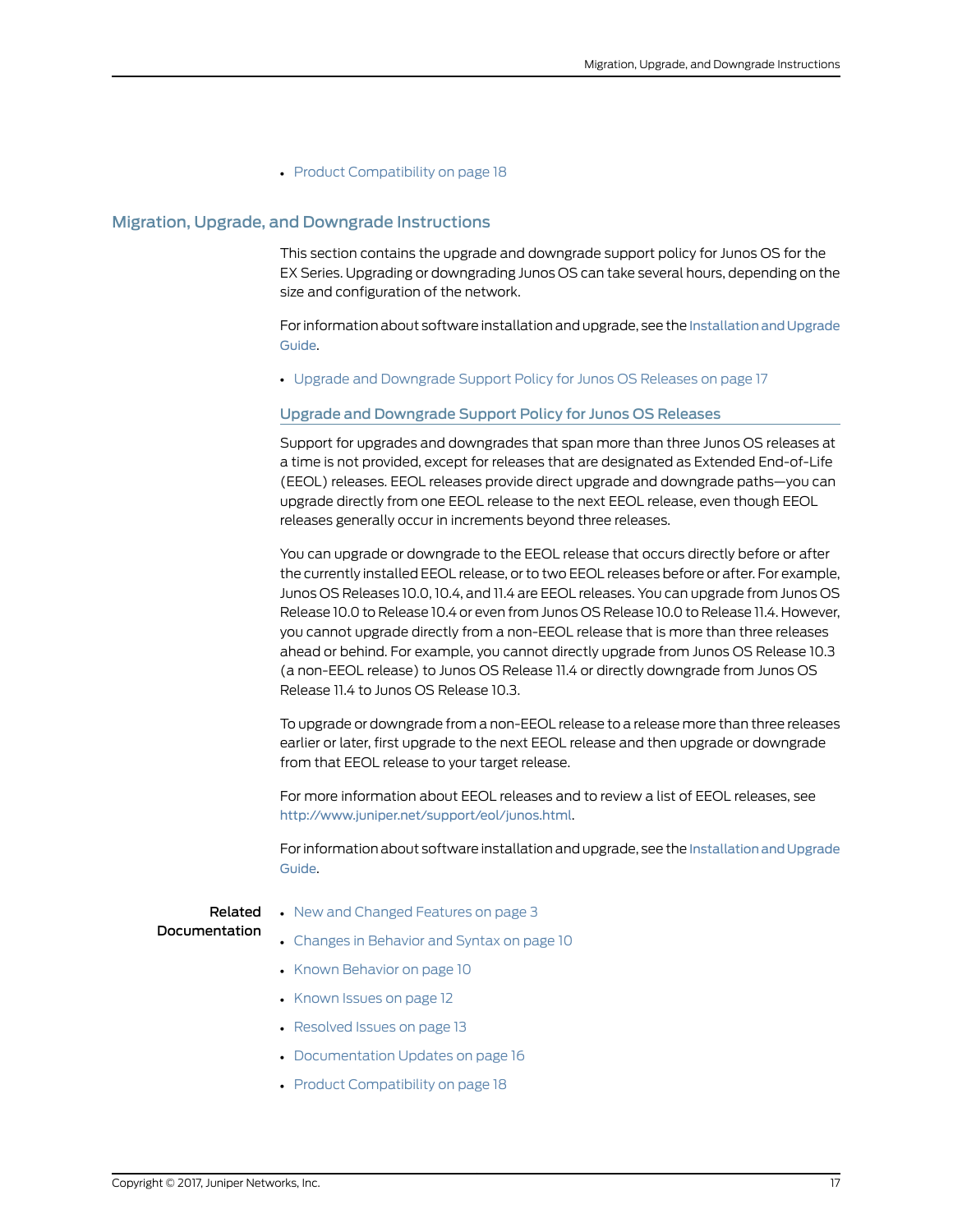### <span id="page-17-0"></span>Product Compatibility

<span id="page-17-1"></span>• Hardware [Compatibility](#page-17-1) on [page](#page-17-1) 18

### Hardware Compatibility

To obtain information about the components that are supported on the devices, and the special compatibility guidelines with the release, see the Hardware Guide for the product.

To determine the features supported on EX Series switches in this release, use the Juniper Networks Feature Explorer, a Web-based application that helps you to explore and compare Junos OS feature information to find the right software release and hardware platform for your network. Find Feature Explorer at <http://pathfinder.juniper.net/feature-explorer/>.

#### Related Documentation • New and [Changed](#page-2-1) Features on page 3 • Changes in [Behavior](#page-9-0) and Syntax on page 10

- Known [Behavior](#page-9-2) on page 10
- [Known](#page-11-0) Issues on page 12
- [Resolved](#page-12-2) Issues on page 13
- [Documentation](#page-15-0) Updates on page 16
- Migration, Upgrade, and Downgrade [Instructions](#page-16-0) on page 17

### <span id="page-17-2"></span>Documentation Feedback

We encourage you to provide feedback, comments, and suggestions so that we can improve the documentation. You can send your comments to [techpubs-comments@juniper.net](mailto:techpubs-comments@juniper.net?subject=), or fill out the documentation feedback form at <https://www.juniper.net/cgi-bin/docbugreport/>. If you are using e-mail, be sure to include the following information with your comments:

- Document or topic name
- URL or page number
- Software release version (if applicable)

### <span id="page-17-3"></span>Requesting Technical Support

Technical product support is available through the Juniper NetworksTechnical Assistance Center (JTAC). If you are a customer with an active J-Care or JNASC support contract, or are covered under warranty, and need post sales technical support, you can access our tools and resources online or open a case with JTAC.

Technical product support is available through the Juniper Networks Technical Assistance Center (JTAC). If you are a customer with an active J-Care or Partner Support Service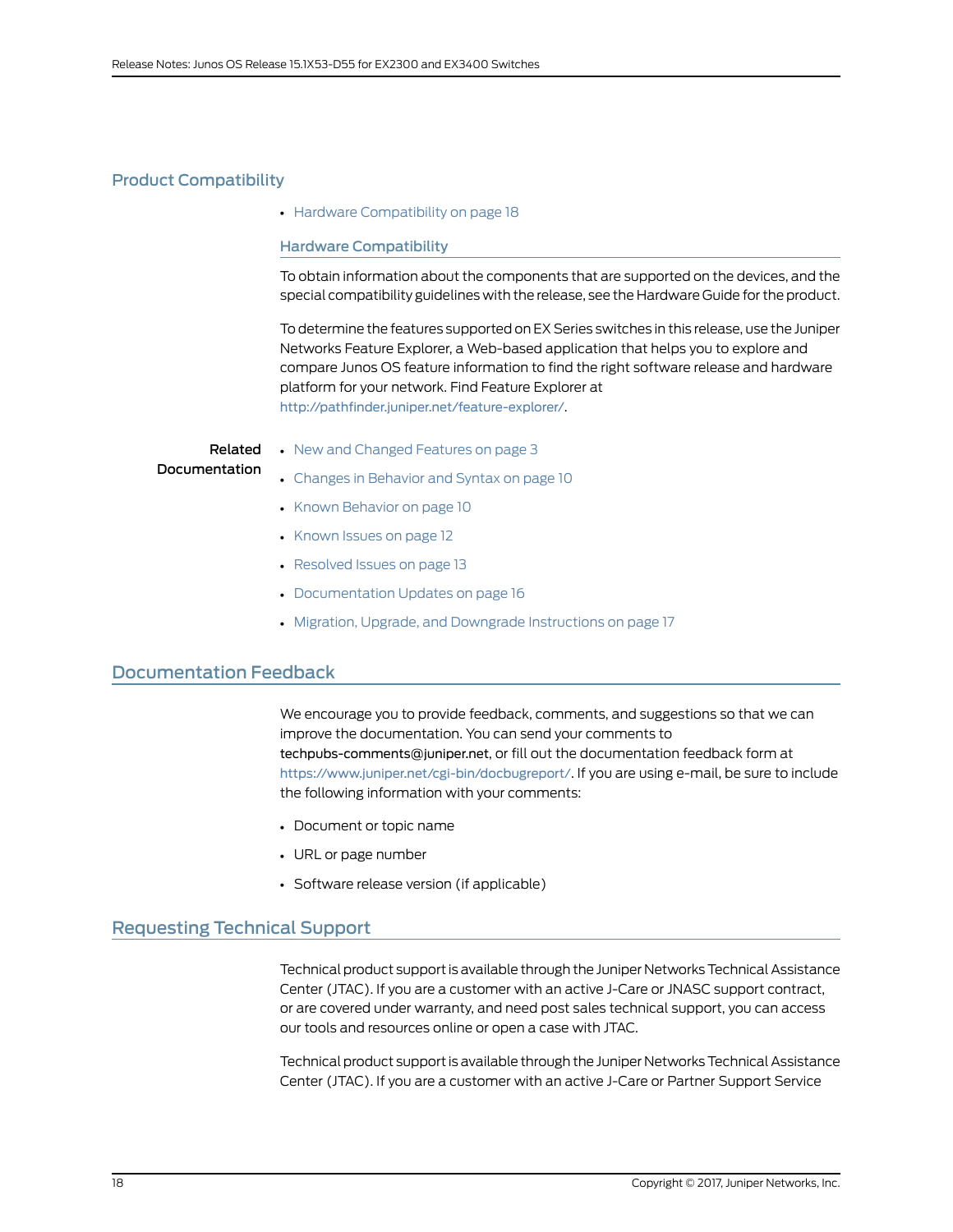support contract, or are covered under warranty, and need post-sales technical support, you can access our tools and resources online or open a case with JTAC.

- JTAC policies—For a complete understanding of our JTAC procedures and policies, review the *JTAC User Guide* located at <http://www.juniper.net/us/en/local/pdf/resource-guides/7100059-en.pdf>.
- Product warranties—For product warranty information, visit <http://www.juniper.net/support/warranty/>.
- JTAC hours of operation—The JTAC centers have resources available 24 hours a day, 7 days a week, 365 days a year.

### <span id="page-18-0"></span>Self-Help Online Tools and Resources

For quick and easy problem resolution, Juniper Networks has designed an online self-service portal called the Customer Support Center (CSC) that provides you with the following features:

- Find CSC offerings: <http://www.juniper.net/customers/support/>
- Search for known bugs: <http://www2.juniper.net/kb/>
- Find product documentation: <http://www.juniper.net/techpubs/>
- Find solutions and answer questions using our Knowledge Base: <http://kb.juniper.net/>
- Download the latest versions of software and review release notes: <http://www.juniper.net/customers/csc/software/>
- Search technical bulletins for relevant hardware and software notifications: <http://kb.juniper.net/InfoCenter/>
- Join and participate in the Juniper Networks Community Forum: <http://www.juniper.net/company/communities/>
- Open a case online in the CSC Case Management tool: <http://www.juniper.net/cm/>

To verify service entitlement by product serial number, use our Serial Number Entitlement (SNE) Tool: <https://tools.juniper.net/SerialNumberEntitlementSearch/>

### <span id="page-18-1"></span>Opening a Case with JTAC

You can open a case with JTAC on the Web or by telephone.

- Use the Case Management tool in the CSC at <http://www.juniper.net/cm/>.
- Call 1-888-314-JTAC (1-888-314-5822 toll-free in the USA, Canada, and Mexico).

For international or direct-dial options in countries without toll-free numbers, visit us at <http://www.juniper.net/support/requesting-support.html>.

If you are reporting a hardware or software problem, issue the following command from the CLI before contacting support:

user@host> request support information | save *filename*